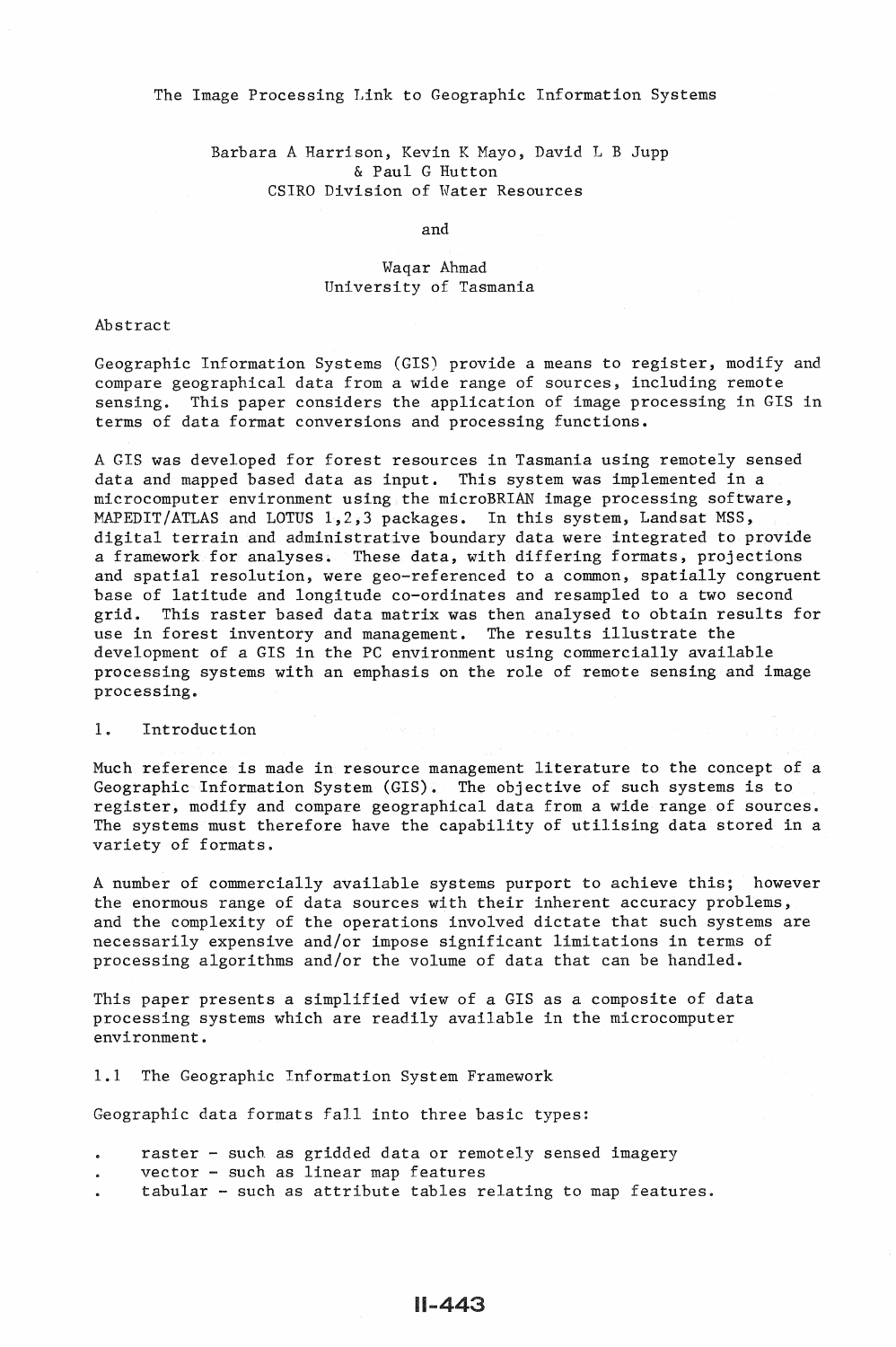Although these data types are acquired and processed differently, PC-based processing systems operating in one or two of these modes are commercially available.

In the GIS context, vector data, such as cadastral boundaries or contour lines, are typically collated from maps. This data format is produced by digitising linear features; the scale and dimensions of the feature are represented as a sequence of co-ordinates relative to a common origin. Typically, for map data, these co-ordinates are latitude/longitude or Northing/Easting within a standard UTM zone. This allows the digitised features to be directly related to a ground location for comparison with other data. Point features, such as field sites, may also be recorded as vectors. A range of processing functions may then be applied to the vector data such as updating or merging features to form new entities. A digital elevation model (DEM), for example may be derived by grid sampling contour strings.

Raster data represent spatial information as a gridded data set or image, with each grid cell, or pixel, being assigned a numeric value to indicate its status for a particular attribute. In the case of remotely sensed imagery, these values represent the reflectance/emission of radiation from specified portions of the electromagnetic spectrum as recorded by transducers for each pixel. Raster data planes may, however contain data from non-remote sensing sources such as thematic maps or a DEM. Data in a raster form are readily compared, reduced and registered using available image processing routines.

Attribute data are linked to locational data but do not contain independent geographical referencing in the same way as the vector or raster formats. This data type may summarise attributes relating to a particular geographical location (be it polygonal or grid based) and can be manipulated independently of the spatial data. For example, while the boundary of a management zone may be stored in the vector database, crop production figures, soil types and access status information for that zone would be recorded in a tabular database. Such zonal attributes may be derived from remotely sensed or other data. A range of processing functions, including table or matrix manipulation, statistical analyses, graphical presentation and key-based queries may be used to access, analyse and summarise the data. The set of attributes in this format comprise a tabular or attribute database.

Different formats are preferred for different applications. As the preferences relate to the mechanics of data storage, retrieval and analysis, an information system is fully integrated only if all data from a region can be moved between and hence processed within the different formats.

The spatial patterns inherent in geographical data differentiate the GIS from other database systems. The key information obtained from a GIS require analysis of the spatial characteristics of the data. Topological operators may be applied to vector data to determine the degree of inclusion or adjacency of different regions but these functions are limited in their utilisation of the spatial structure of the data. Spatial analyses can be performed most efficiently using raster data and image processing techniques.

Conversion from vector to raster formats requires certain basic functions which locate the digitised regions or points within the image grid. An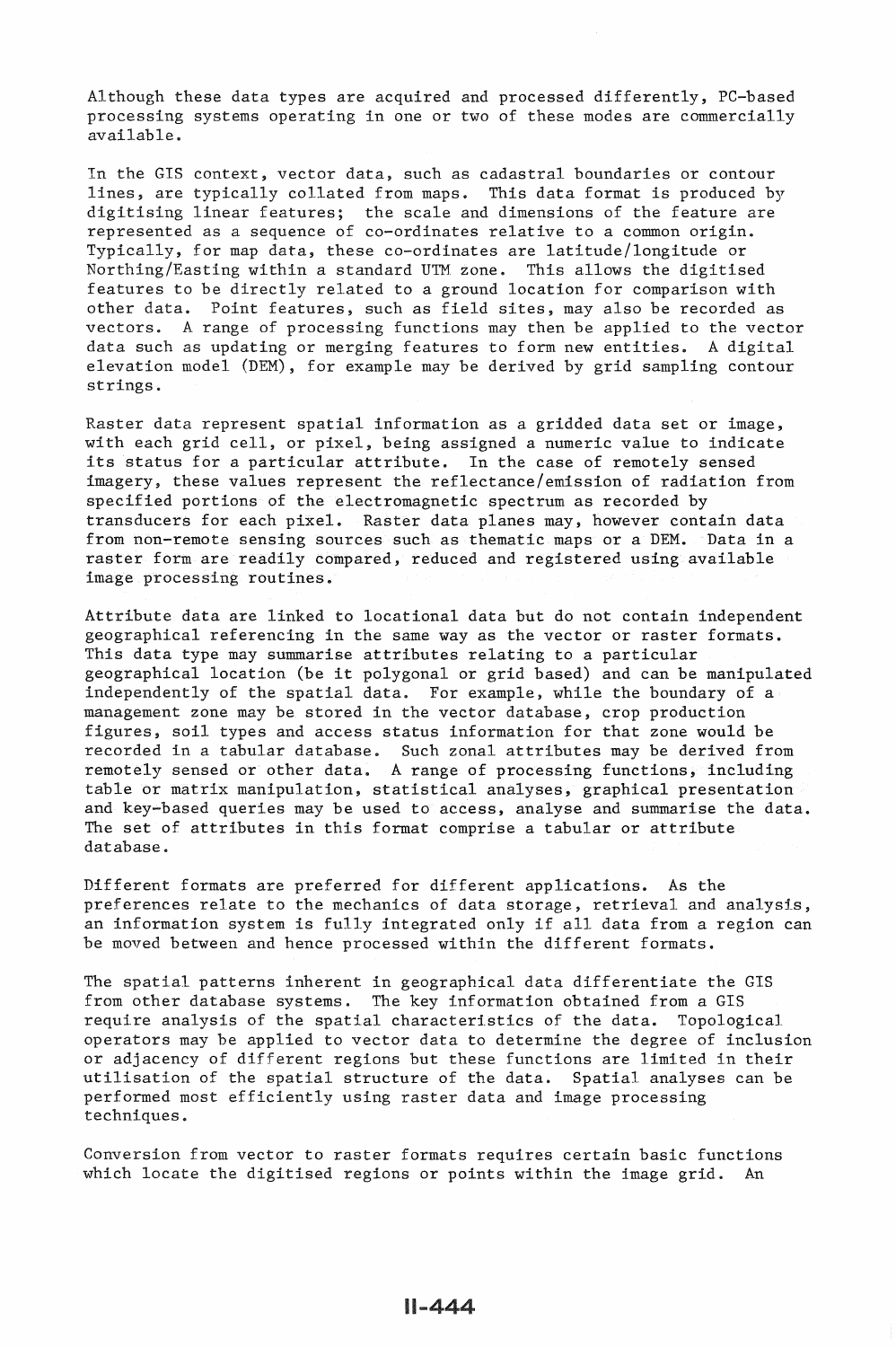additional image data plane, or channel, may be created whereby each pixel is assigned a value indicating its zonal location, or an existing channel may be segmented using the digitised or zonal boundaries as a mask. Similarly, point data, possibly representing field measurements, may be embedded in an existing or new channel. Image processing routines may be used to interpolate missing pixel values where the data do not provide continuous coverage over the image.

Functions converting between different formats are currently available in a number of PC-based data processing systems. Variables represented by image channels may be cross compared once the remotely sensed and ancillary data are converted to a common raster grid base. This cross-comparison may be used to stratify the remotely sensed data, to resolve ambiguities that occur with interpretations of remotely sensed imagery or to derive image-based results stratified by zone. Alternatively, an interpretation of remotely sensed data interpretation for a sample set of pixels in an image may be compared with a interpretation based on another data source to determine the "accuracy" of the image-based results. The resulting cross-tabulation matrix may then be transferred to a tabular database for further manipulation.

## 2. The microBRIAN System

MicroBRIAN is a microcomputer-based image processing system developed by CSIRO (Australia) and MPA Pty Ltd (Jupp et al., 1987; MPA, 1988). The system contains algorithms for a wide range of remote sensing and other applications. While these algorithms are raster based, the system interfaces to the GIS environment defined above by importing various vector data formats, importing and exporting a range of raster data formats and exporting tabular data.

Vector polygon data may be integrated with remotely sensed data as a stratification mask or as an additional image channel. Polygon, line or point data in vector format may also be embedded in existing image channels as a contrasting image value. The system can accept vector data in the USGS DLG-3 format (used by Arc/Info), AUTOCAD .DXF format (used by a number of mapping authorities in Australia), AS 2482 (the Australian digital mapping standard) and MAPEDIT .BNA format (used in the example application below).

Raster data may be converted to the microBRIAN image format from a wide range of standard remote sensing data tape formats, ASCII data files, Arc/Info .SVF (Single Variable Format) files and ERDAS GIS format. MicroBRIAN image data may also be exported in ASCII, Arc/Info SVF or ERDAS GIS formats. Conversion to the Arc/Info SVF file format also facilitates raster to vector conversion with Arc/Info.

Tabular data are produced by cross-tabulation of image channels or samples of image values and user-defined labels (Jupp et al., 1985). Such data may be recorded in Lotus 1,2,3 compatible or any user-defined ASCII format. These tabular results may be manipulated in microBRIAN or exported to a tabular database package for report preparation or record updating.

The composite system shown in Figure 1 provides an inexpensive, but effective, environment for processing, integrating and comparing geographical data (Jupp et al., 1988). The complete system uses hardware and software packages which are economically accessible to land managers and which may be used for a variety of purposes.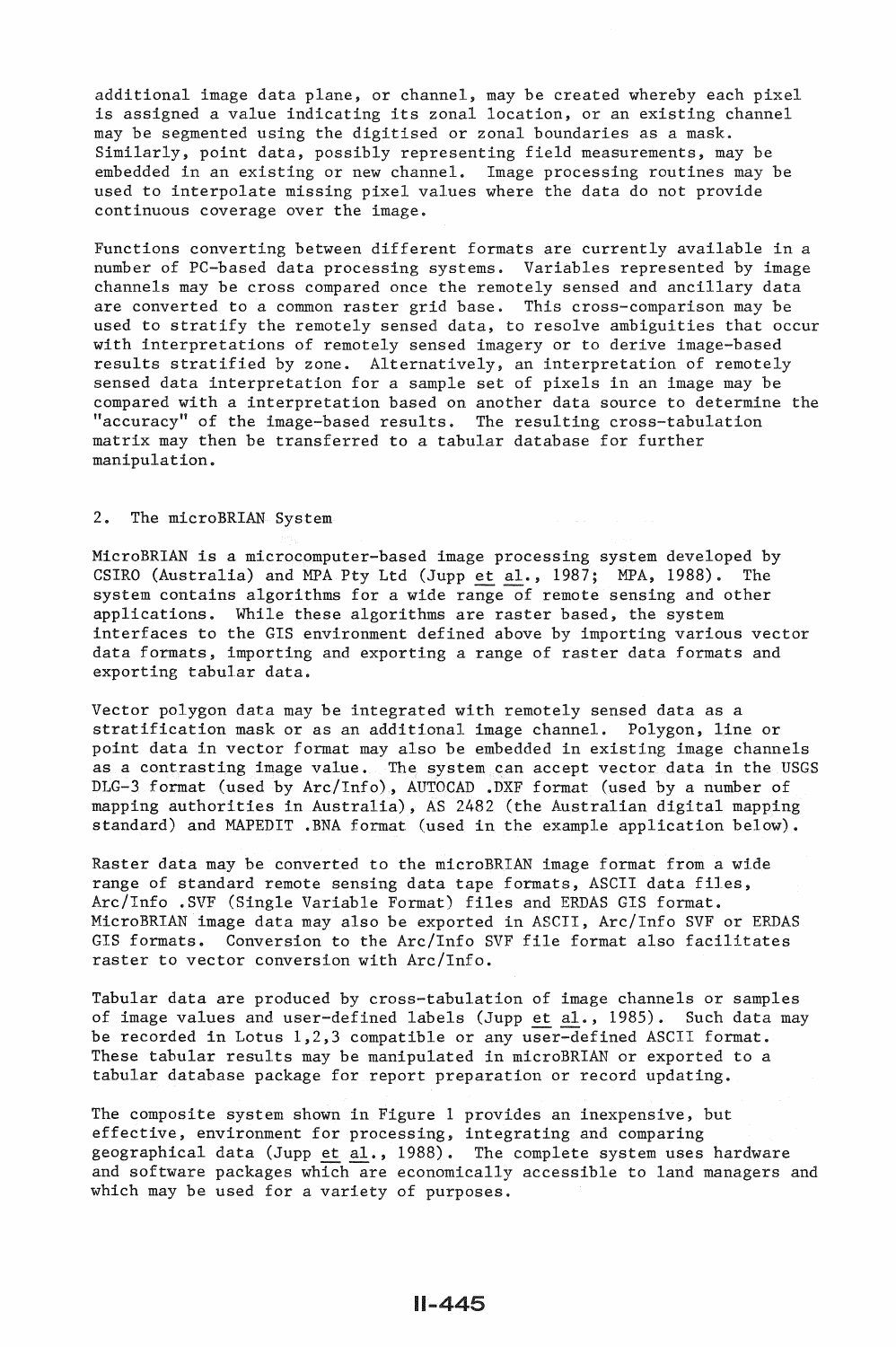

Fig. 1. Resulting composite framework.

### 3. Example Application

# 3.1 Introduction

The above GIS framework (Fig. 1) was used to develop a forestry information system for the Scottsdale Forestry District in northeast Tasmania, Australia (Ahmad, 1987). The results reported here form part of a larger study concerned with developing a methodology for extracting landform and land cover information in complex terrain from Landsat MSS data and using such data to monitor changes in land cover. This involved the integration of multiple Landsat MSS scenes, elevation data and management zone boundaries into a common raster file. These data were processed and compared to produced tabular data files for annotation and manipulation with other attribute data. A summary of this process is given in Fig. 2. The details of collection, processing and integration of each data format type are given below.

## 3.2 Methods and results

The study site contains a wide range of landforms, including mountains, hills and plains and is part of the Wesley Vale forestry reserve. Vegetation ranges from forest to grassland. Some sections have been cleared for agriculture and others planted to softwoods plantations. Forestry is the dominant land use with the native hardwoods being mainly being used for the production of woodchips.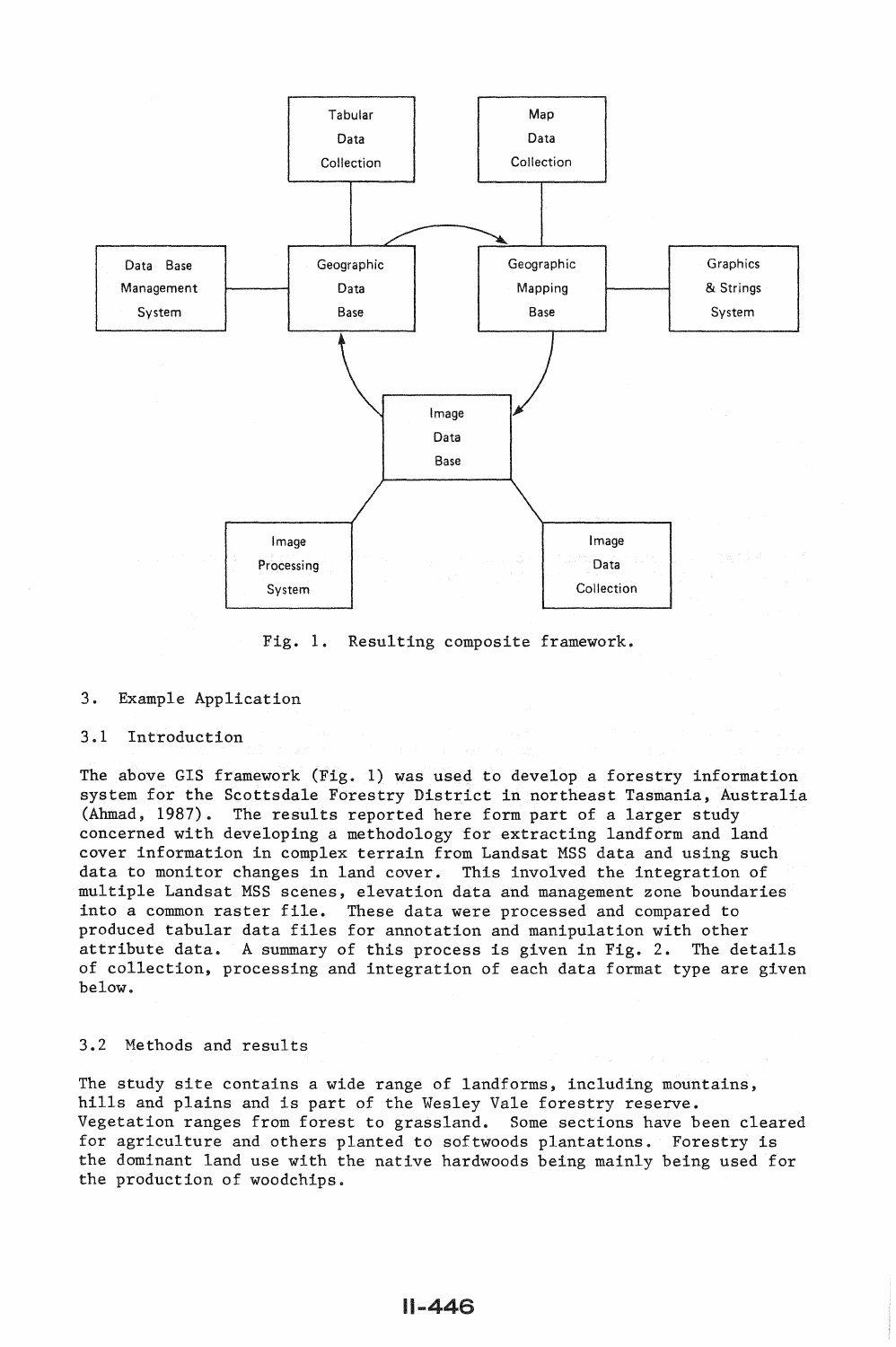

Fig. 2. GIS framework for example application.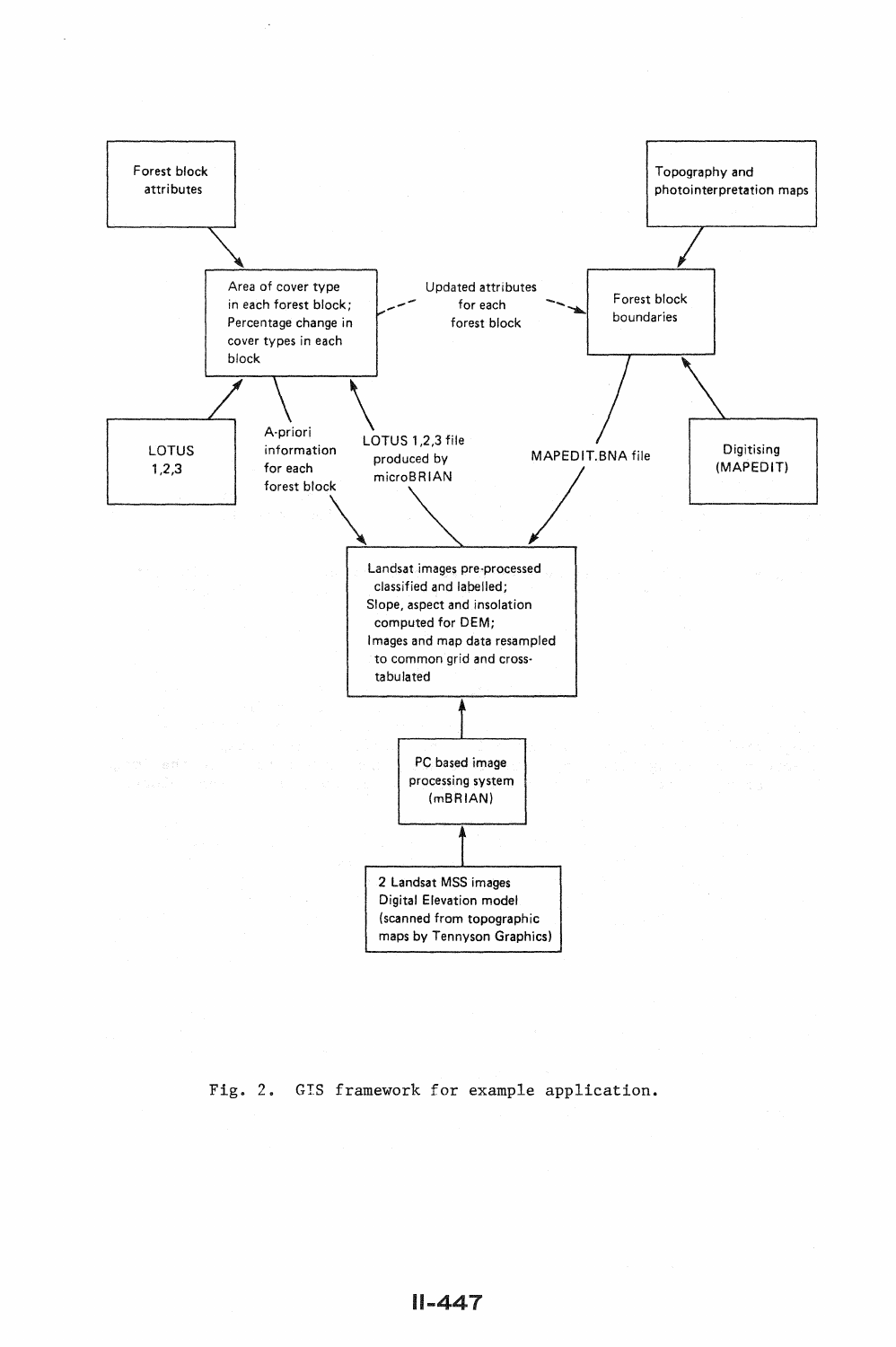Complex topography is an obstacle when developing forest inventory from remotely sensed data. Vegetation can be in full shadow or be completely sunlit, depending on relief. In this study, effects due to landform were separated from those due to land cover by registering elevation data with the image. Subsequently, techniques were developed to reduce the effects due to topography using image data alone. Land cover information extracted from these data was merged with management zone boundaries to resolve ambiguities. This provided statlstics on the proportion of land cover types within each zone.

Cloud free satellite imagery is rarely obtained in Tasmania. Only two suitable Landsat MSS scenes were available for this study, the aquisition dates being 9 November 1980 and 4 May 1984. The microBRIAN system (MPA, 1988) was used for image processing tasks.

Elevation data were derived from 1:100 000 topographic map sheets for the study area (Mapping Division, Lands Department, Tasmania). Five map sheets were commercially scan digitised by Tennyson Graphics Pty. Ltd, Melbourne. A Digital Elevation Model was produced by gridding the resulting data to a two second grid (approximately 50 m pixel) with each cell containing a elevation value. This pixel size provided sufficient detail without excessive data volume. Elevation data in raster format were processed using the microBRIAN system to derive insolation, slope and aspect for each pixel.

Management zone boundaries were obtained from two sources. The district boundary was obtained from 1:100 000 topographic maps and individual forest block boundaries from 1:25 000 orthophoto maps. These boundaries were line digitised together with control points which could be accurately located on both map and image. The MAPEDIT software package was used for digitising (SLP, 1986). A model was established using these control points to convert between map digitiser and image co-ordinates. In the microBRIAN system, this modelling process incorporates corrections for known distortions in the imagery, such as sensor or platform characteristics and underlying map projections. The digitised boundaries were converted into image co-ordinates using this model, and data were then integrated into the image by creating a new channel wherein the pixel value indicated forest block.

The Landsat images were pre-processed to remove radiometric striping, oceans and cloud. Log ratio transformations were computed for each image to "remove" the topographic effects. These transformed images were then classified using the BRIAN classification methodology (Jupp et al. 1985a). The classifications were spectrally transferred to a log image and the image re-classified. The difference between the log and log ratio classifications then effectively represented landform or topography, the land cover effects having been "removed" by the log ratio classification. The two effects were combined by splitting each land cover into sunlit and shaded components using the first principal component of the topography image. This procedure resulted in 168 and 188 classes in the 1980 and 1984 images respectively which were then labelled as 28 detailed land cover groups in the 1980 image and 29 in the 1984 image. The 29 land covers were reduced to 12 broad groups for verification of the labelling (Ahmad, 1987).

A number of change detection methods were applied to the imagery. After radiometric calibration of the two images, spectral changes were determined using Principal Components Analysis (PCA) and image differencing techniques. These processes produce images in which changes in land cover were indicated by bright and dark tones.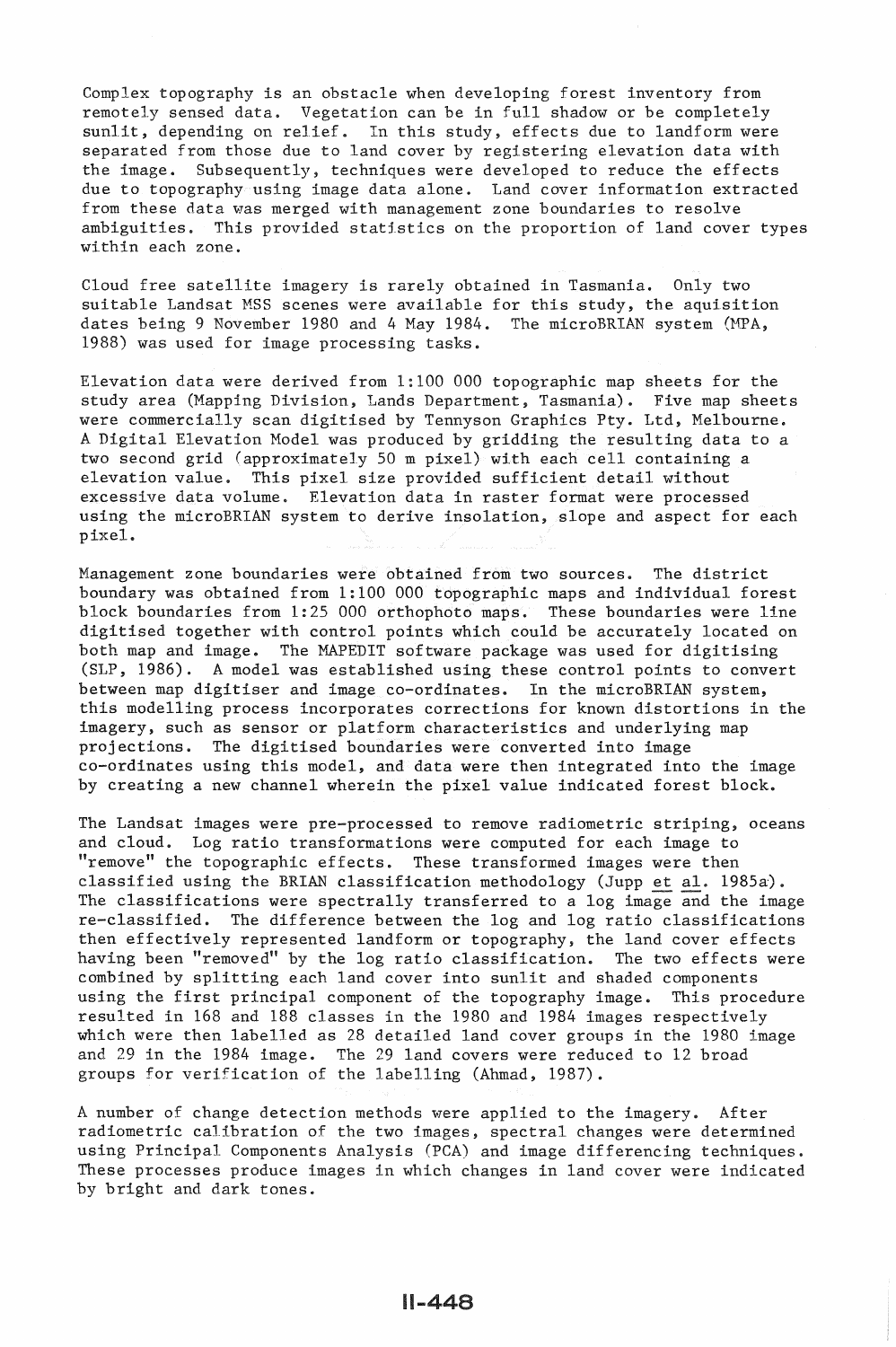The images were also compared on a post-classification basis by cross-tabulating the labels for each pixel. The 12 broad land cover types were selected for this purpose and comparisons were made for each forest block separately. The resulting cross-tabulation matrices indicate the area of land in each cover type within forest blocks for each image and the percentage change between sampling dates.

The cross-tabulation matrices between derived and actual land covers were manipulated in LOTUS 1,2,3 for final report presentation. Cross-tabulation included an analysis of the accuracy of each classification and a comparison between them.

The results indicate that using remotely sensed data in conjunction with ancilliary information, it is possible to map broad land cover classes accurately in areas of complex topography, to monitor land cover changes and to incorporate the resulting information into a GIS. While not providing the detailed level available from aerial photographs, it does provide a broad level of resource information with a high degree of spatial accuracy.

#### 4. Conclusions

Image processing constitutes an essential component in the development of an integrated GIS. The raster format is ideal for analysing multi-attribute data. Sources of data may include any gridded data or vector data which can be converted to raster format. Results may be presented in tabular or raster format, and the latter may be subsequently converted into the vector form for processing within another GIS sub-system.

A logical link exists between image processing and GIS because image processing is a fundamental tool for remote sensing. A functional link with the GIS environment facilitates image interpretations as it allows ancillary data to be used in the interpretation process. The application described here illustrates that the necessary links between image processing and GIS already exist in software packages available for microcomputers.

Hitherto, access to such integrated data processing required a significant investment in hardware and software. This has changed with the availability of low cost microcomputer-based systems and the development of a large range of application software. Microcomputer systems have the advantage of being multi-purpose and low cost; the microcomputer provides a very affordable and effective pathway in the linking of image processing with GIS.

### Acknowledgements

The microBRIAN system is the result of work by many people since 1980. Firstly, Stuart Kendall was involved in the development of the BRIAN system which was eventually converted to microBRIAN. Geoff Pickup, Vanessa Chewings, Ron Kreymborg, Wayne Petschack, Dennis MacDonell and Peter Booth all provided essential skill and effort in the microBRIAN development. MicroBR1AN is marketed exclusively by MPA (Australia) Pty Ltd.

The authors also wish to acknowledge the financial support given by the Tasmanian Forestry Commission, APPM, ANM and Forest Resources companies for the project reported as the example application in this paper.